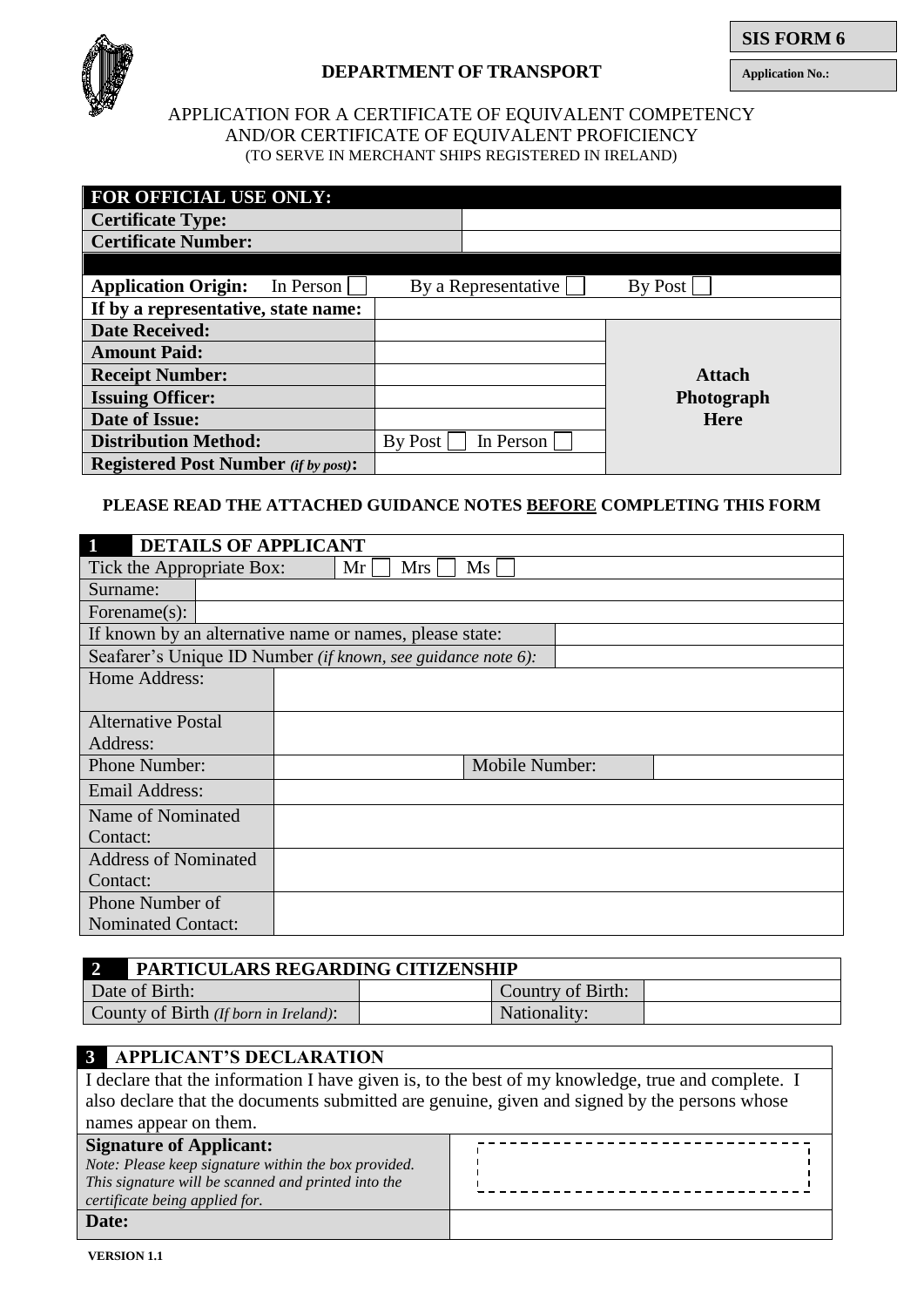## **4 PARTICULARS OF STCW CERTIFICATE OF COMPETENCY FOR WHICH A CERTIFICATE OF EQUIVALENT COMPETENCY IS BEING SOUGHT**

| Capacity | Limits | Country of | <b>Cert Number</b> | Valid to: |
|----------|--------|------------|--------------------|-----------|
|          |        |            |                    |           |
|          |        | Issue      |                    |           |
|          |        |            |                    |           |
|          |        |            |                    |           |
|          |        |            |                    |           |

| $\overline{5}$ | <b>PARTICULARS OF CERTIFICATE OF PROFICIENCY FOR WHICH A CERTIFICATE</b> |  |                                                                                    |                    |           |
|----------------|--------------------------------------------------------------------------|--|------------------------------------------------------------------------------------|--------------------|-----------|
|                |                                                                          |  | <b>OF EQUIVALENT PROFICIENCY IS BEING SOUGHT</b> (please tick if/where applicable) |                    |           |
| Level          | Tanker Type                                                              |  | Country of Issue                                                                   | <b>Cert Number</b> | Valid to: |
| <b>Basic</b>   | Oil & Chemical                                                           |  |                                                                                    |                    |           |
| <b>Basic</b>   | Liquefied Gas                                                            |  |                                                                                    |                    |           |
| Advanced       | Oil                                                                      |  |                                                                                    |                    |           |
| Advanced       | Chemical                                                                 |  |                                                                                    |                    |           |
| Advanced       | Liquefied Gas                                                            |  |                                                                                    |                    |           |

| <b>EXISTING QUALIFICATIONS</b><br>6 |                                                                                                               |  |  |
|-------------------------------------|---------------------------------------------------------------------------------------------------------------|--|--|
| In what language where you assessed |                                                                                                               |  |  |
| for your Certificate of Competency? |                                                                                                               |  |  |
| Is English your first language?     | <b>YES</b><br>N <sub>O</sub>                                                                                  |  |  |
|                                     |                                                                                                               |  |  |
| If NO, what is your first language? |                                                                                                               |  |  |
|                                     |                                                                                                               |  |  |
| Do you have qualifications in:      |                                                                                                               |  |  |
| a) English Language                 | <b>YES</b><br>N <sub>O</sub>                                                                                  |  |  |
| If 'YES' please confirm             |                                                                                                               |  |  |
| <b>Marlins</b>                      | <b>YES</b><br>N <sub>O</sub>                                                                                  |  |  |
| Berlitz                             | YES<br><b>NO</b>                                                                                              |  |  |
| <b>IELTS</b>                        | <b>YES</b><br>N <sub>O</sub>                                                                                  |  |  |
| Other                               | <b>YES</b><br>N <sub>O</sub>                                                                                  |  |  |
|                                     |                                                                                                               |  |  |
| b) Irish Maritime Law               | <b>YES</b><br>N <sub>O</sub>                                                                                  |  |  |
|                                     | If you ticked YES for formal qualifications, please enclose certificates or other proof with this application |  |  |

| $\overline{7}$  |                           |  |  | EMPLOYMENT DETAILS OF PROSPECTIVE EMPLOYMENT (for which CEC is |  |  |  |
|-----------------|---------------------------|--|--|----------------------------------------------------------------|--|--|--|
|                 | <i>required</i> )         |  |  |                                                                |  |  |  |
|                 | <b>SHIP DETAILS</b>       |  |  |                                                                |  |  |  |
|                 | <b>Name of Ship:</b>      |  |  | <b>Official Number:</b>                                        |  |  |  |
|                 | <b>Port of Registry:</b>  |  |  | <b>Gross Tonnage (GT):</b>                                     |  |  |  |
|                 | <b>Type of Ship:</b>      |  |  |                                                                |  |  |  |
|                 |                           |  |  |                                                                |  |  |  |
|                 | <b>ENGAGEMENT DETAILS</b> |  |  |                                                                |  |  |  |
|                 | <b>Capacity Engaged:</b>  |  |  | <b>Date of Engagement:</b>                                     |  |  |  |
| Port:           |                           |  |  |                                                                |  |  |  |
|                 |                           |  |  |                                                                |  |  |  |
|                 | <b>EMPLOYERS DETAILS</b>  |  |  |                                                                |  |  |  |
|                 | <b>Employers Name:</b>    |  |  | <b>Company Name:</b>                                           |  |  |  |
| <b>Address:</b> |                           |  |  | <b>Phone Number:</b>                                           |  |  |  |
|                 |                           |  |  | <b>Email Address:</b>                                          |  |  |  |
|                 |                           |  |  |                                                                |  |  |  |
|                 |                           |  |  |                                                                |  |  |  |
|                 |                           |  |  |                                                                |  |  |  |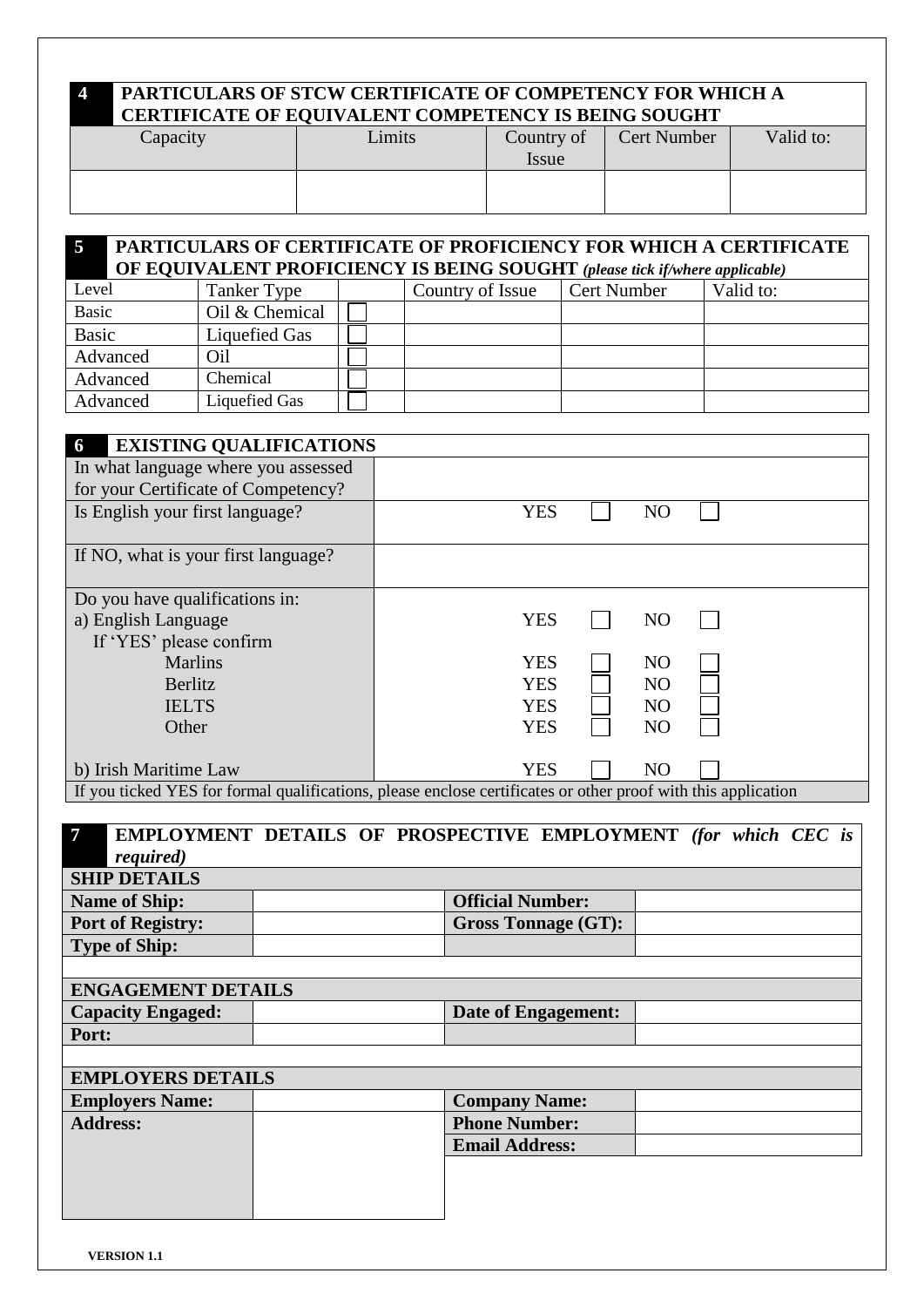| 8<br>DOCUMENTS TO ACCOMPANY YOUR APPLICATION - CHECKLIST          |                      |                       |
|-------------------------------------------------------------------|----------------------|-----------------------|
|                                                                   | <b>For Applicant</b> | For Official Use only |
| A completed application form                                      |                      |                       |
| The appropriate fee (fees and payment methods are listed          |                      |                       |
| under Guidance Note $5 < 7$ )                                     |                      |                       |
| Two photographs, signed on reverse                                |                      |                       |
| Certificate of Competency (original or certified copy)            |                      |                       |
| Certificate of Proficiency - Oil/Chemical/ Liquefied Gas          |                      |                       |
| Tanker (if applicable $-$ original or certified copy)             |                      |                       |
| STCW Medical Certificate (original or certified copy)             |                      |                       |
| Passport, Discharge Book or other National Identity               |                      |                       |
| Document (original or certified copy)                             |                      |                       |
| Company Letter/Email (verifying employment onboard an             |                      |                       |
| Irish flagged ship)                                               |                      |                       |
| English Certification (if applicable)                             |                      |                       |
| Irish Maritime Law Certification (if applicable)                  |                      |                       |
| <b>Engineer Applicants Only</b>                                   |                      |                       |
| High Voltage Training*(if applicable – original or certified      |                      |                       |
| copy)                                                             |                      |                       |
| 1. Operational level                                              |                      |                       |
| 2. Management level                                               |                      |                       |
| <b>Deck Applicants Only</b>                                       |                      |                       |
| ECDIS Training*(if applicable – original or certified copy)       |                      |                       |
| 1. Operational level                                              |                      |                       |
| 2. Management level                                               |                      |                       |
|                                                                   |                      |                       |
| <b>GMDSS</b> General Operators Certificate (original or certified |                      |                       |
| <i>copy</i> )                                                     |                      |                       |

\* Failure to provide evidence of ECDIS/HV training at the time of application will result in an ECDIS/HV limitation being applied on your CEC from 1<sup>st</sup> January 2017. Such limitations may be subsequently removed upon payment of the prescribed fee of  $\epsilon$ 53 and the submission of the required evidence of training.

**IMPORTANT NOTICE:** INCOMPLETE APPLICATIONS MAY BE RETURNED UNPROCESSED, BY POST. THEREFORE IN ORDER TO AVOID ANY UNDUE DELAY IN THE PROCESSING OF YOUR APPLICATION, PLEASE ENSURE THAT THE ABOVE CHECKLIST IS ADHERED TO.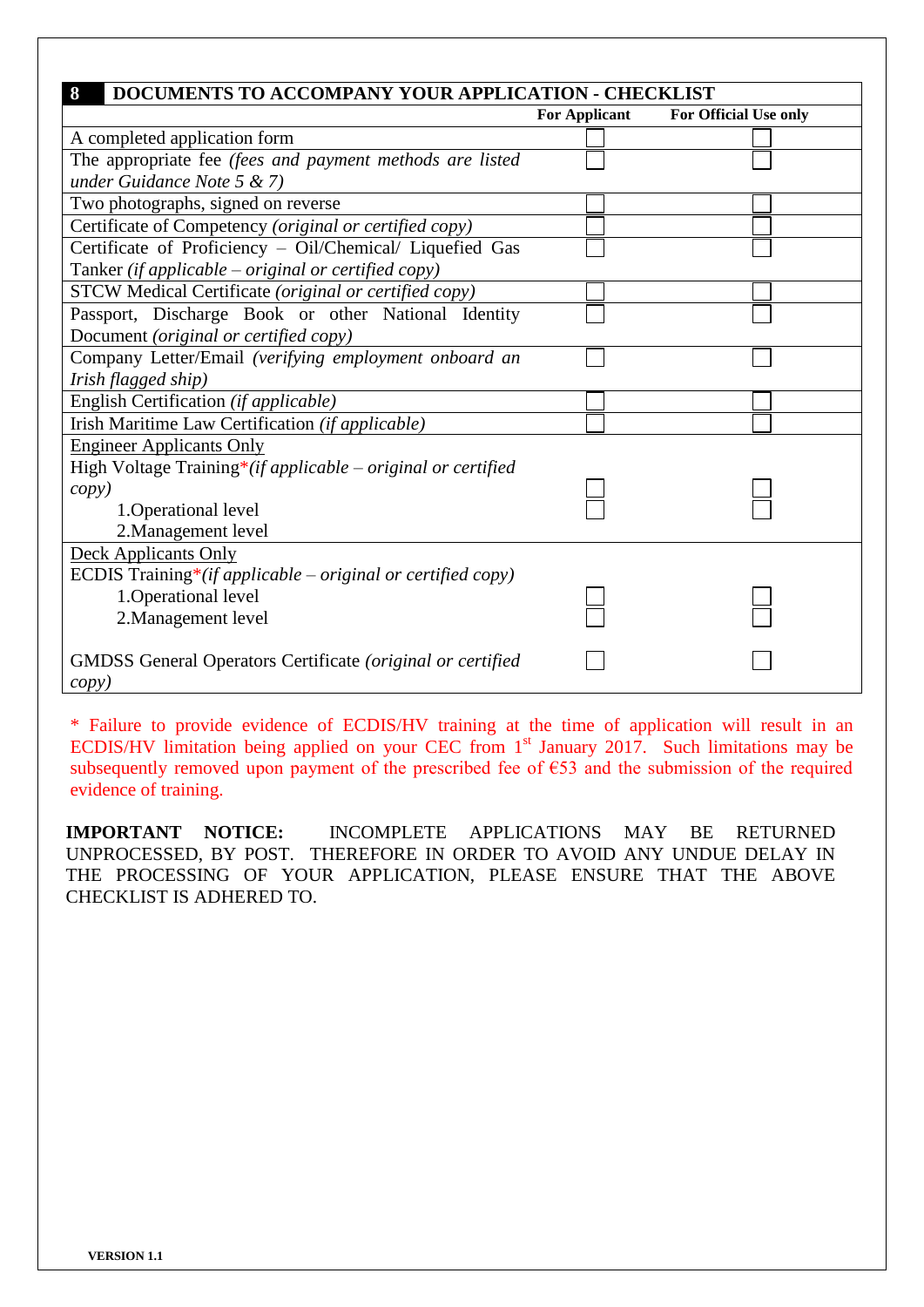| <b>FOR OFFICIAL USE ONLY</b>                               |      |
|------------------------------------------------------------|------|
| <b>ASSESSMENT OF DOCUMENTS RECEIVED</b>                    |      |
| Verification of Foreign COC/COP                            | Date |
| Outbound verification sent to issuing authority            |      |
| Verification received from issuing authority               |      |
| CRA (Confirmation of Receipt of Application) Issued by IMA |      |
| Verification refused/denied from issuing authority         |      |
| Reason for refusal/denial:                                 |      |
|                                                            |      |
|                                                            |      |
| Action taken if Certificate was found to be fraudulent:    |      |
|                                                            |      |
|                                                            |      |
| Date fraudulent Certificate notified to IMO                |      |

## **APPLICATION PASSED**

I confirm that I have examined the training, certification and other documents provided in support of this application. I hereby certify that the seafarer has produced satisfactory evidence to qualify for a Certificate of Equivalent Competency/Proficiency as follows:

| Functions                | Level | Capacity | Tor a cordinuate of Equivalent competency/110 hereity as follows.<br><b>STCW Regulation</b> | Limitations applying |
|--------------------------|-------|----------|---------------------------------------------------------------------------------------------|----------------------|
|                          |       |          |                                                                                             |                      |
|                          |       |          |                                                                                             |                      |
|                          |       |          |                                                                                             |                      |
|                          |       |          |                                                                                             |                      |
|                          |       |          |                                                                                             |                      |
|                          |       |          |                                                                                             |                      |
| Certificate Expiry Date: |       |          |                                                                                             |                      |
| Examiner's Signature:    |       |          |                                                                                             |                      |
|                          |       |          |                                                                                             | <b>Office Stamp</b>  |
| Date:                    |       |          |                                                                                             |                      |
|                          |       |          |                                                                                             |                      |

## **APPLICATION REJECTED**

I confirm that I have examined the training, service and other documents provided in support of this application. I hereby certify that the seafarer has **NOT** met the requirements for the issue of a Certificate of Competency/Proficiency as follows: REASON(S) FOR REJECTION:

| Examiner's Signature: | <b>Office Stamp</b> |
|-----------------------|---------------------|
| Date:                 |                     |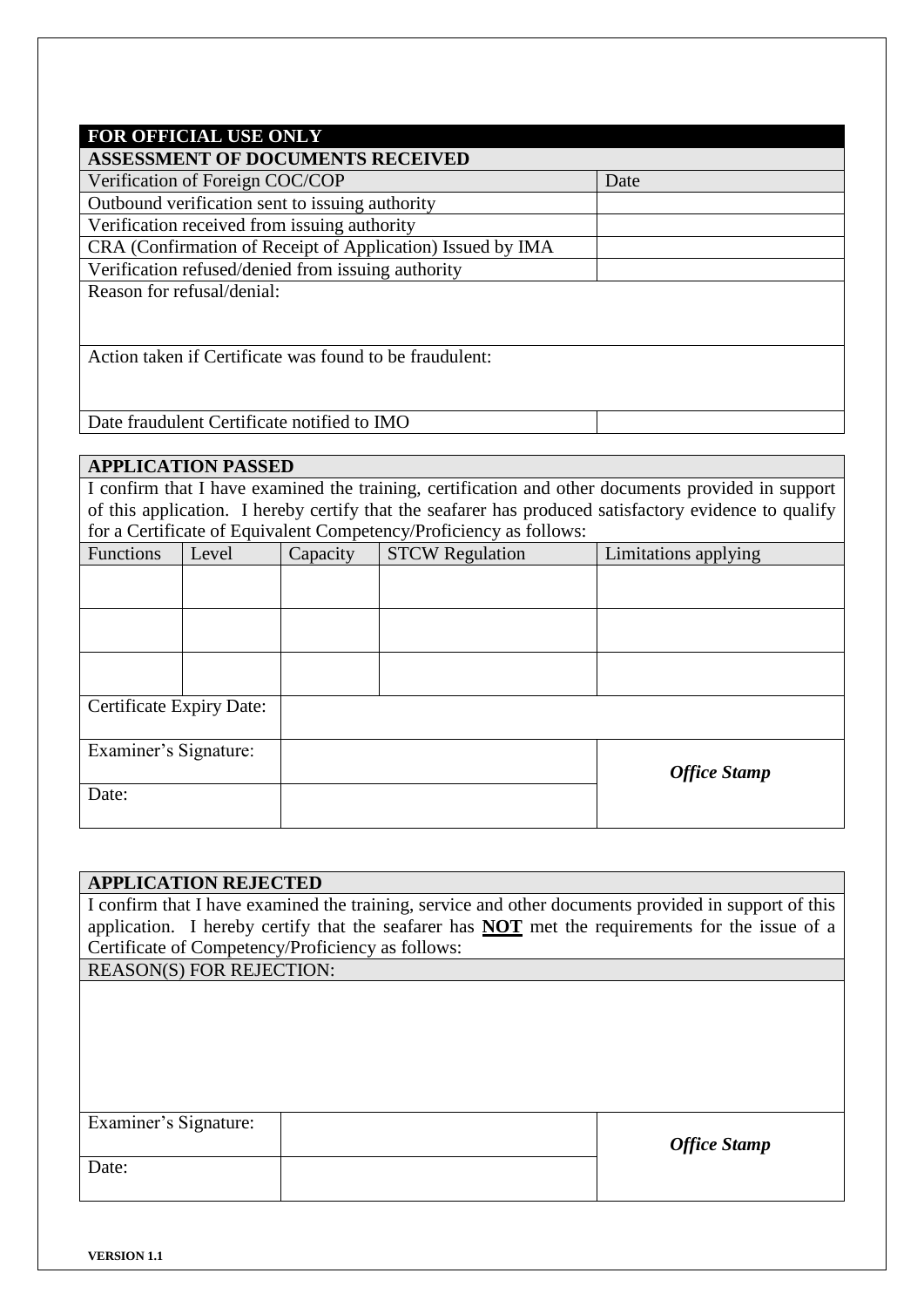## **GUIDANCE NOTES**

#### **1. GENERAL**

This application form may be used for the processing of more than one Certificate of Equivalent Competency/Proficiency, provided details and all certificates requiring equivalent qualifications are submitted i.e. Certificate of Competency, Certificate of Proficiency (Oil/Chemical/Liquefied Gas Tanker) etc.

## **2. VALIDITY PERIODS**

Certificates of Equivalent Competency and/or Proficiency, if issued, shall be valid until the expiry date of the Certificate of Competency and/or Proficiency submitted for which a Certificate of Equivalent Competency/Proficiency was sought.

## **3. LEGIBILITY**

All entries (other than where signatures are required) must be made clearly in BLOCK CAPITALS using a black or blue ballpoint pen. Mistakes due to illegible writing cannot be rectified without payment of a further fee.

## **4. PHOTOGRAPHS**

Your application must be accompanied by two identical passport-type photographs. The photographs should be taken full face, without a hat, and should be printed on normal photographic paper. The reverse side of each photograph should be signed by you.

## **5. FEE**

Certificate of Equivalent Competency €53

#### **6. DETAILS OF APPLICANT (SECTION 1)**

#### **SEAFARERS UNIQUE ID NUMBER**

The Department of Transport are in the process of issuing all seafarers' who hold Irish Seafarer's Discharge Books, Identity Cards, Certificates of Competency, Certificates of Equivalent Competency, Radio Operator's Certificates and other seafaring qualifications and certificates including Irish Seafarer's Medical Certificates, a Seafarer's Unique ID Number. If this number is known to you, please provide it under Section 1. If this number is not known by you, please leave this field blank. Your unique ID number will be issued to you and printed on the current seafarer's certificate which you are applying for. This number should be quoted on all future communications with this Department.

#### **NOMINATED CONTACT**

For data protection purposes your application, or the status of your application, may not be discussed with any other party without your prior consent. Should you envisage another party making inquiries with this Department on your behalf regarding the status of an application submitted by you (i.e. should you be away at sea), then please provide details of that Nominated Contact.

## **7. ENGLISH LANGUAGE REQUIREMENTS**

Applicants for certificates of Equivalent Competency issued by the Government of Ireland are required to show an acceptable level of competency in the English language in written, oral and aural form. This is a requirement under Irish and International regulations. A Marlins English language test or equivalent will be accepted. Please refer to Marine Notice No. 47 of 2008 for more detailed information.

## **8. APPLICATION METHODS**

#### **A. By Post**

It is in your interest to use Registered Post. This Department will not accept responsibility for documents lost in the post. Complete your application form as required, remembering to attach all the supporting documents listed on the checklist provided (see Section 8). Post your application together with your payment by bank draft or postal order, made payable to the *Superintendent, Mercantile Marine Office*, to the Mercantile Marine Office listed under Guidance Note 9. Alternatively credit and debit card payments can be made by submitting the following information: